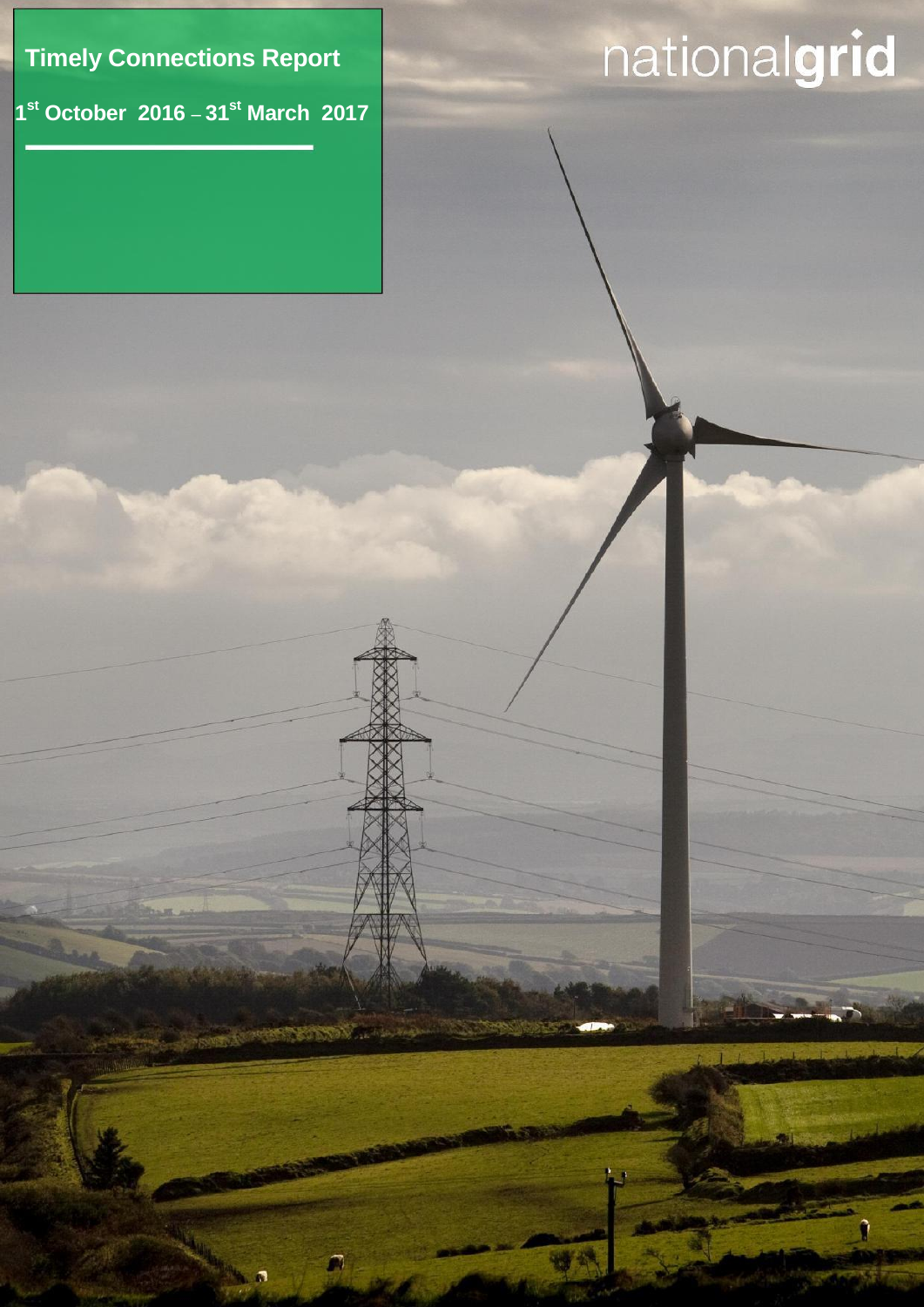# **1.1 About the Timely Connections Report ("the Report")**

The Report provides analysis of the new 109 licensed offers which have been made by National Grid, for the period 1<sup>st</sup> October 2016 to 31<sup>st</sup> March 2017.

The Report provides information on the factors that influence the connection dates being offered to customers and the timescales for connection by region. It also provides information on the type of generation seeking to connect.

In this Report we have included a section which looks at offers made under Connect and Manage arrangements and the average estimated advancement timescales provided to customers as a result a Connect and Manage offer.

# **Previous copies of the Report can be found via the following link:**

<http://www2.nationalgrid.com/UK/Services/Electricity-connections/Industry-products/timely-connections-report/>

# **1.2 Key findings in this period**

This period has seen an decrease from the previous reporting period with 73% of offers issued meeting the requested connection date, albeit some were provided (at the request of the customer) with access restrictions which facilitated an earlier date than would have otherwise been provided.

The amount of offers issued has decreased in this reporting period from 124 to 109. A contributing factor to this decrease is that the previous reporting periods show inflated figures due to the 'bulk statement of works process' trial that is ongoing with the DNO's (currently UPKN, WPD and SEPD). Although this trial is still ongoing the amount of bulk offers issued in this period has reduced.

For this period, the majority of applications are in England and Wales (although with a roughly equal balance of applications across each of the three Transmission Owners) and projects are still in some cases being given connection dates beyond their requested date due to the fact that there are other projects awaiting connection. This is also apparent in Scotland.

The issues highlighted in the previous report associated to the scale of the transmission reinforcements required still present a challenge in gaining planning consent and obtaining system access to complete transmission upgrade works. Many generation connections also remain in a 'scoping' phase without planning consent and therefore, there is significant uncertainty as to which generation is going to connect and in what timescales.

# **1.3 Feedback**

We are continuing to review the content and format of this Report and therefore, your views are important to us. If you would like to provide feedback or have any questions regarding this Report then please do not hesitate to contact us via the following email address:

[transmissionconnections@nationalgrid.com](mailto:transmissionconnections@nationalgrid.com)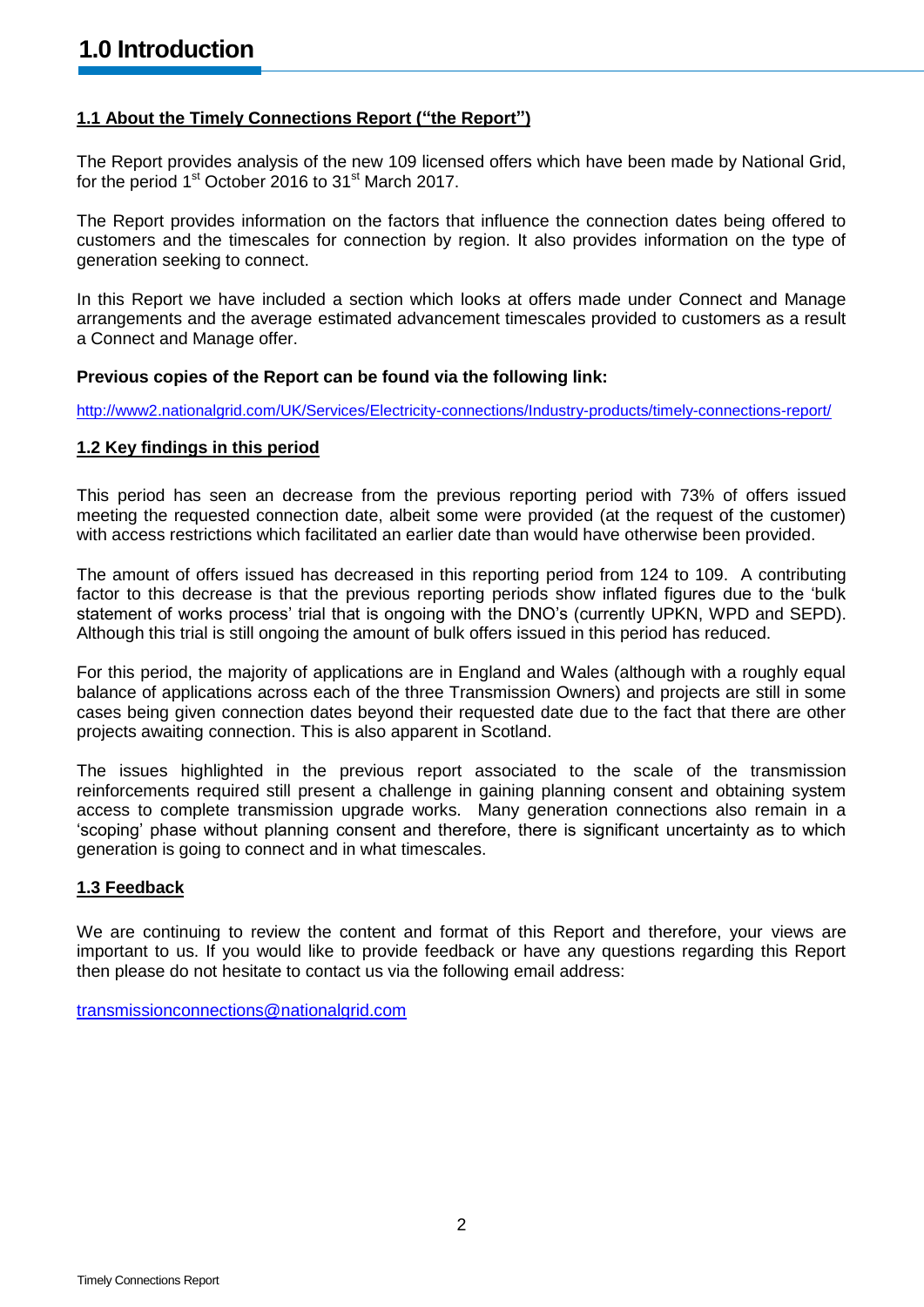# **2.0 Illustrative Connection Timescales**

Please refer to Figure 3.2 of the Electricity Ten Year Statement 2016 and Section 2 of Transmission Networks Connections Update for illustrative connection timescales. Throughout this Report the data has been grouped by reference to the geographical regions which are shown within those documents.

# 2.1 Customer requested date vs. date offered and average difference

The table below shows the number of offers made by ETYS region, the number where the connection date offered was later than that which the customer requested and the average connection date difference (in months):

| <b>ETYS Region</b>             | No. with later<br>No. of Offers made<br>connection date<br>in period<br>than requested |    | Average<br>connection date<br>difference**<br>(months) |  |
|--------------------------------|----------------------------------------------------------------------------------------|----|--------------------------------------------------------|--|
| <b>SP Transmission</b>         | 35                                                                                     |    | 10                                                     |  |
| <b>SHE Transmission</b>        | 32                                                                                     |    | 6                                                      |  |
| <b>West England and Wales*</b> | 21                                                                                     | 11 | 49                                                     |  |
| <b>South England</b>           |                                                                                        |    | 8                                                      |  |
| <b>East England</b>            |                                                                                        |    |                                                        |  |
| <b>Northern England</b>        |                                                                                        |    | 12                                                     |  |
| <b>Grand Total</b>             | 109                                                                                    | 29 | N/A                                                    |  |

\* Please note that many of the offers in this area relate to Embedded Generation and the offer has been viewed in the context of the offer to the DNO rather than the offer to each individual Embedded Generator as is the case for Project Progression in Scotland.

\*\* Please note that for the treatment of "staged" offers (i.e. a single contract but with more than one stage of construction and / or capacity) an average has been derived for the purposes of the connection date difference. This has been achieved by summing the difference (in months) per stage and then dividing this total by the number of stages e.g. Stage 1 advancement of 12 months and Stage 2 advancement of 6 months = total 18 months (12 + 6) divided by 2 (stages) = 9 months average difference for that single contract. This value is then added to the other values for offers made within that ETYS region to determine the average connection date difference for that region.

# **2.2 Factors that have influenced connection dates offered**

The bar chart below shows a summary of those factors that have influenced the connection dates which have been offered during this period:



Expressed as a percentage the factors show that for the 109 offers which were issued by National Grid during the period of 1<sup>st</sup> October 2016 to 31<sup>st</sup> March 2017

- 73% met the customers requested completion date, some with interim access restrictions
- 27% were based upon the anticipated standard construction timescales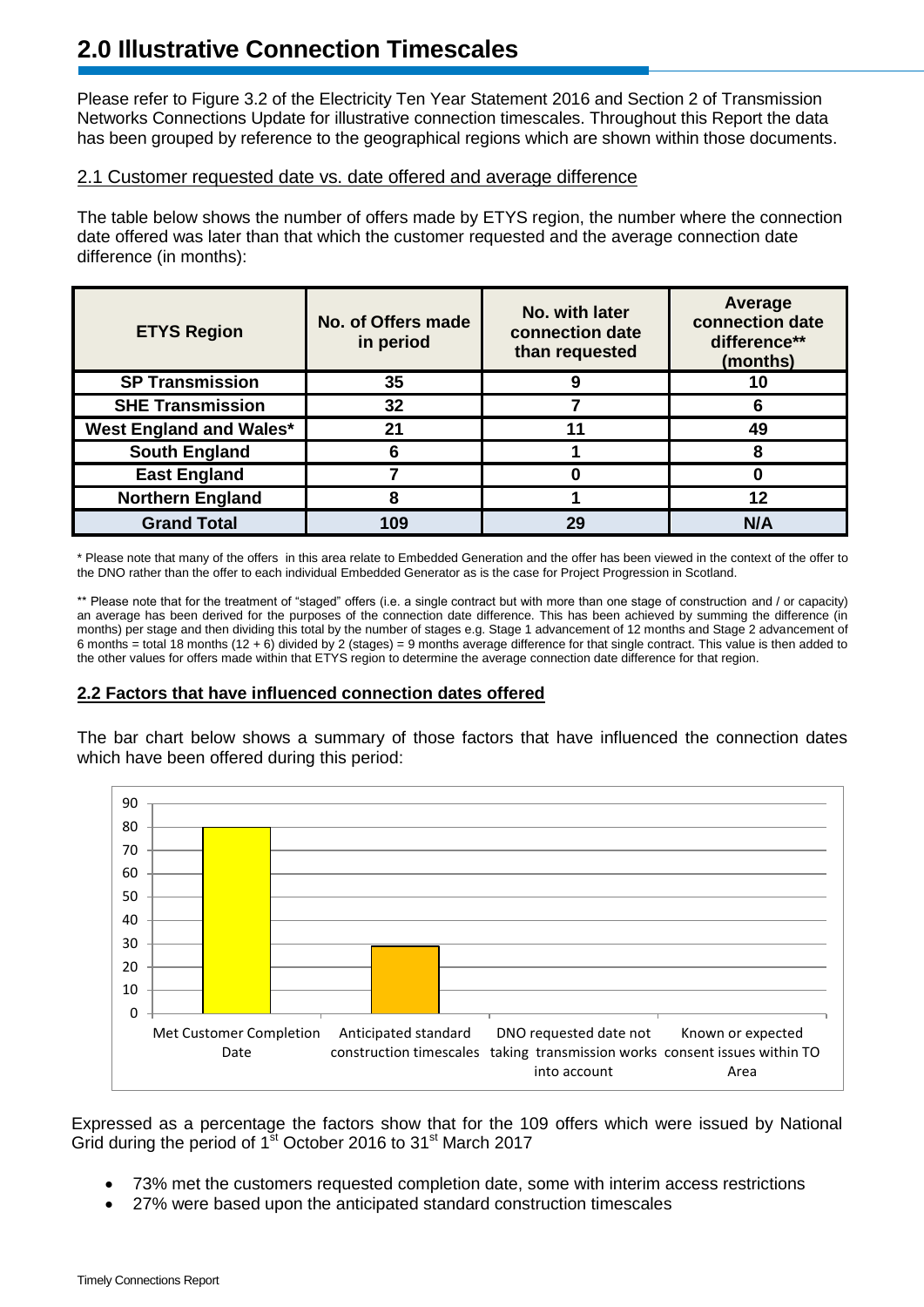| <b>ETYS Region</b>            | No. of<br><b>Offers</b><br>made in<br>period | <b>Renewable</b> | <b>Non</b><br><b>Renewable</b> | <b>Demand</b> | <b>Interconnector</b> |
|-------------------------------|----------------------------------------------|------------------|--------------------------------|---------------|-----------------------|
| <b>SP Transmission</b>        | 35                                           | 29               |                                | $\mathbf 2$   |                       |
| <b>SHE Transmission</b>       | 32                                           | 29               |                                |               |                       |
| <b>West England and Wales</b> | 21                                           | 3                |                                | 14            |                       |
| <b>South England</b>          | 6                                            |                  |                                |               |                       |
| <b>East England</b>           |                                              | 2                |                                |               |                       |
| <b>North England</b>          | 8                                            | 2                |                                | 2             |                       |
| <b>Grand Total</b>            | 109                                          | 66               | 19                             | 23            |                       |

# **3.1 Offers made by generation type**

Note: The classification "Renewable" includes low carbon technology and the demand figures include 'bulk' project progression offers as referenced above.

The data shows that there continues to be significant interest in applications for (or modifications related to) renewable projects in Scotland whereas in England and Wales the applications are for a broader spectrum of technology types. The more prominent effect of various Embedded Generation technology types in certain areas within England and Wales can also be seen (primarily) in West England and Wales.

#### **3.2 Offers made by generation size**

| <b>ETYS Region</b>       | <b>No. of Small</b><br><b>Offers made</b> | <b>No. of Medium</b><br><b>Offers made</b> | No. of Large<br><b>Offers made</b> | No. of<br><b>Demand</b> |
|--------------------------|-------------------------------------------|--------------------------------------------|------------------------------------|-------------------------|
| <b>SHE Transmission</b>  |                                           |                                            |                                    |                         |
| <b>SP Transmission</b>   |                                           |                                            | 24                                 |                         |
| <b>England and Wales</b> |                                           |                                            | 16                                 | 23                      |

Notes - does not include interconnectors and the majority of the 'Demand' offers in England and Wales relate to 'small' Embedded Generation rather than new demand connections. In terms of sizes the classification is as follows:

 $\Box$ A "Small" generator is a site that is: <10MW in SHE Transmission, <30MW in SP Transmission, <50MW across the England and Wales regions.

 $\Box$ A "Large" generator is a site that is: >10MW in SHE Transmission, >30MW in SP Transmission, >100MW across the England and Wales regions.

 $\Box$ The classification of "Medium" generator exists in the England and Wales regions and is a site that is >50MW and <100MW.